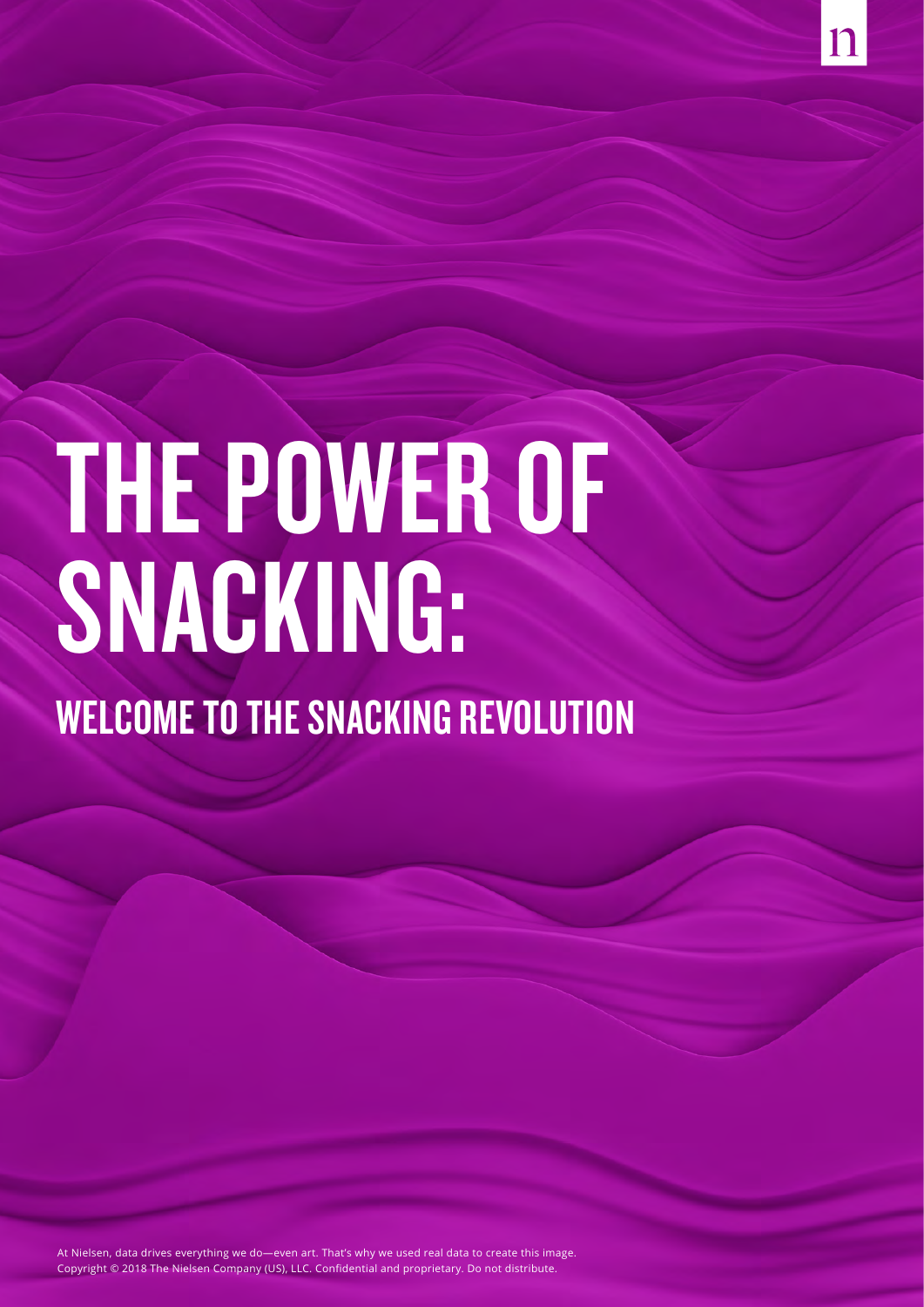# THE POWER OF SNACKING: WELCOME TO THE SNACKING REVOLUTION

What defines a snack? A treat between meals, something to curb your hunger, or even replace breakfast?

However you see it, for most people snacking is a daily habit. And in many cases, one that is indulged several times a day, driving a huge demand for products to satisfy this insatiable consumer need.

Traditionally, manufacturers and retailers have treated snacking as an impulsive category. Convenience stores have been the heartland for this shopper mission, being well placed and well stocked to serve the needs of consumers at various points throughout their day. For years, confectionery, crisps and soft drinks were the most popular go-to snack choices for the British consumer. But over the last five years, we've seen a dramatic shift in the world of snacking.

Now, thanks to the wider social trends towards healthier living and changing preferences towards sugar and protein consumption, shoppers have more choice than ever when it comes to their mid-day snack. Changing shopper lifestyles are also playing a part in this shift, with millennials leading this change. Time poor, more informed, and more likely to snack frequently than previous generations, millennials are shifting demand to more natural snacks with more diverse flavours and obvious health benefits. Now, snacking ranges include products such as protein balls, healthy popcorn, pea snacks and even beef jerkysome of which didn't even exist on the U.K. supermarket shelves two years ago.

To understand the scale and opportunities within snacking, we need to redefine the category. We need to think beyond the traditional core that delivers the bulk of demand today and look at the secondary options to understand what feeds into the core segment of snacking and what sits on the perimeter.

This will help to better understand where your competition comes from, where your growth opportunities are, and what role your brands play today and in the future.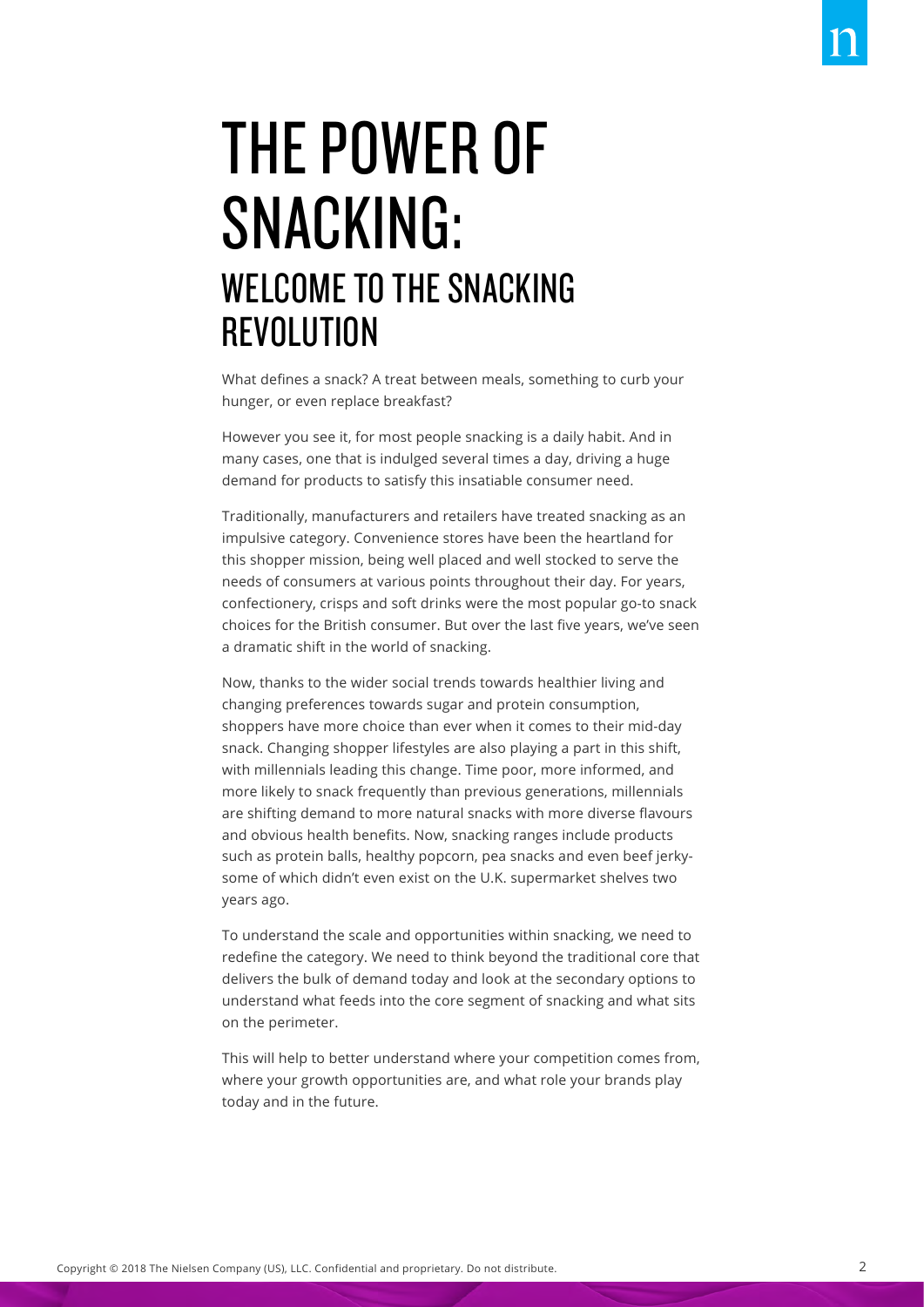

# CORE VS PERIMETER

The snacking category is currently worth over £18 billion today, and growing at 0.3% in value. It's an enormous category and an integral part of the store that drives basket spend through impulsive purchases.

**The core is built up of categories traditionally associated with snacking:**



## SAVOURY SNACKS

(CRISPS, CRISP SNACKS, POPCORN, NUTS, BREADED SNACKS, SAVOURY BISCUITS)



SWEET SNACKS (CONFECTIONERY, SWEET BISCUITS)





SOFT DRINKS (WATER, COLA, ENERGY DRINKS, SQUASH)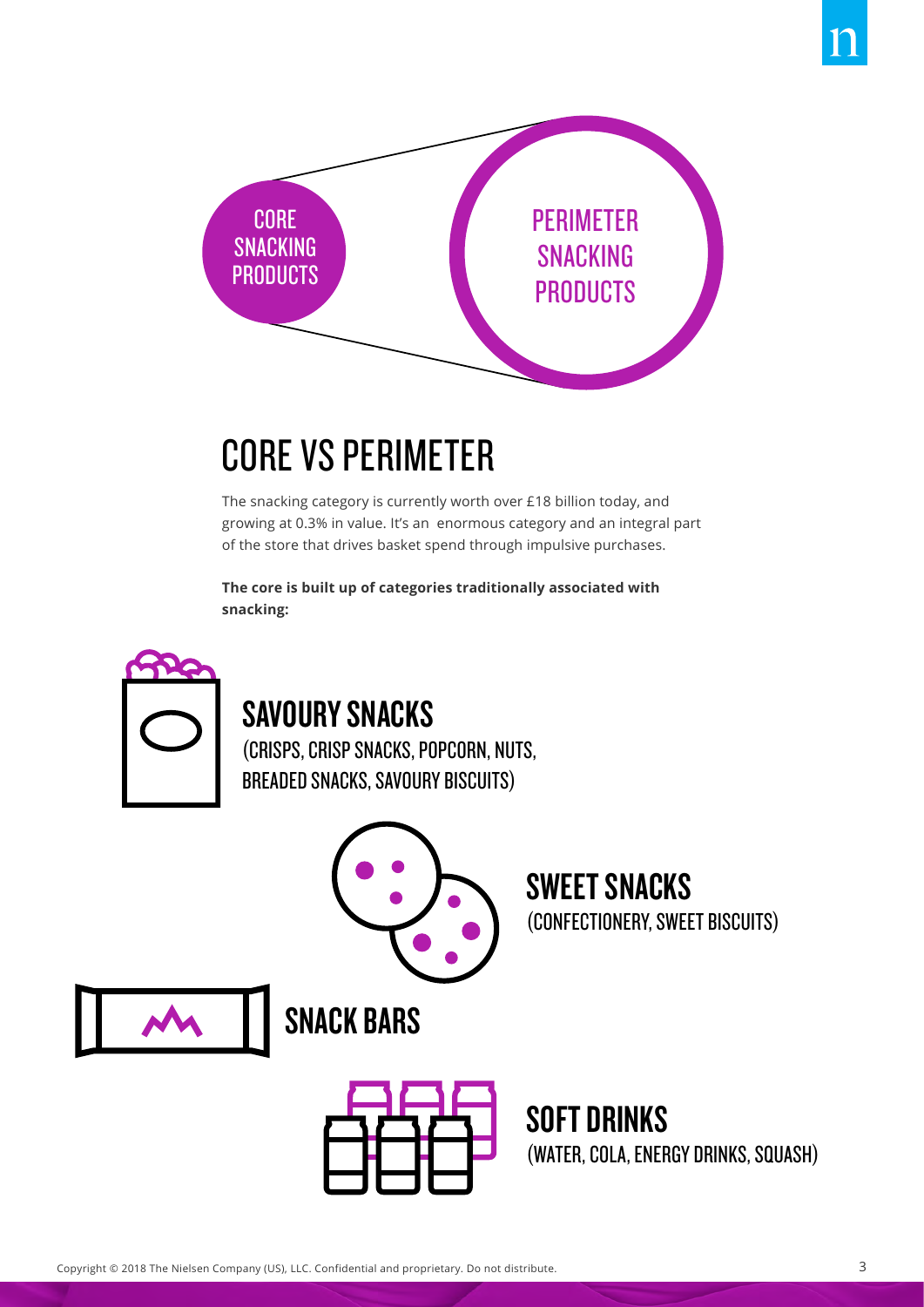Today, one in four baskets contain a soft drink product, and one in five contain confectionery - a strong message to retailers that despite all of the news surrounding sugar and a growing focus on healthier lifestyles, shoppers still want sweet snacking products.

Energy drinks and water were both in growth last year and this dichotomy of health (water) versus an artificial sugar boost (energy drinks) illustrates how consumer demand is pulling this category forward.

It's these core products that are also driving the strongest uplifts when featured on promotional gondola ends in store – the key signpost locations in store that encourage shoppers to be impulsive and head down the category aisle.

## SHOPPERS STILL SEEK SNACKING

**Core snacking in 1 in 2 FMCG baskets**





**conversion**

```
1 in 4
```


1 in 5

Nielsen Homescan

**Soft drinks and confectionery drive highest** 

**Core snacking shoppers shop 2.5 times a week**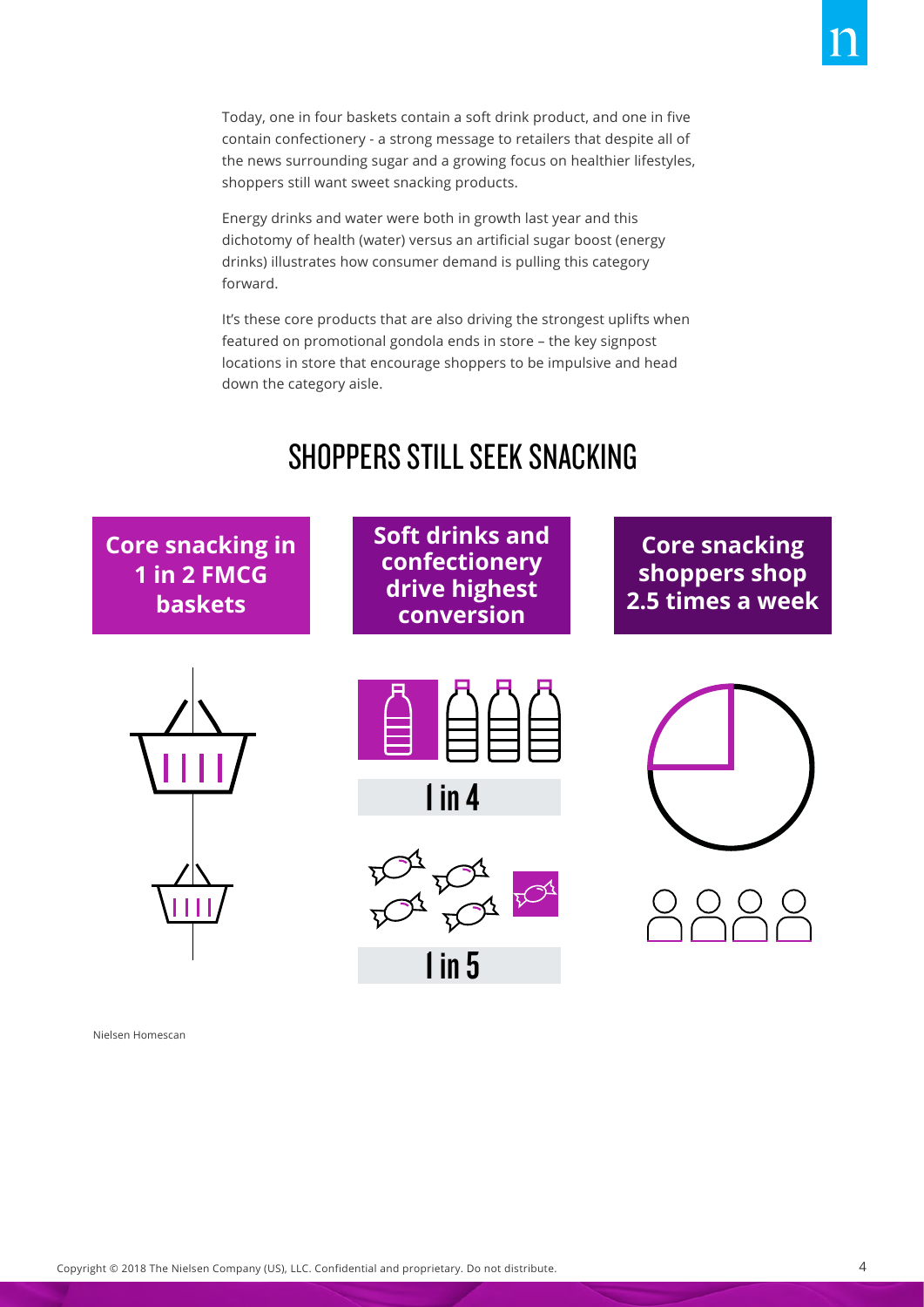SOFT DRINKS, CRISPS AND CONFECTIONERY ARE THE THREE HIGHEST PERFORMING SNACKING CATEGORIES WHEN PROMOTED IN SECONDARY LOCATIONS; WITH CRISPS AND CONFECTIONERY DELIVERING MORE THAN DOUBLE THE VALUE UPLIFT OF POPCORN.

For retailers, it's important to consider the different roles that these core categories play in delivering incremental spend. At the same time, retailers need to find strategic ranging options for healthier snacking products within the core, balanced alongside those that make up the perimeter which tend to flex most with consumer trends.

#### SO WHAT ABOUT THE PRODUCTS THAT SIT ON THE PERIMETER OF SNACKING?

These are products that seek to fulfil the next snacking occasion and tempt shoppers outside of the core – and more often than not, these are products whose primary function sits entirely outside of snacking. For example, every food and drink category in the store now offers a "snacking" option: cereals transformed into on-the-go bars, spreads transformed into snack packs, single serve ice-creams in the freezer aisle, yoghurts in the chiller, and snack-sized portions of packaged fruit and vegetables in the produce area of the store. All of these items currently sit in the defined snacking perimeter, and the options are vast.

This rise in the perimeter is being fuelled by three things: big brands, niche brands and private label.

Big brands not traditionally associated with snacking products are expanding their scope to get in on the game and we're also seeing a flurry of niche brands coming into the store, while private label products are on the rise in this traditionally brand heavy category. Let's take protein balls as an example, we see big brand offerings from the likes of Graze, niche brands such as Deliciously Ella, and private label offerings from most of the major grocery retailers. Snacking innovation has increased as shoppers needs have diversified opening the door for the more nimble brands, niche players and private label to push through into the periphery and challenge the core.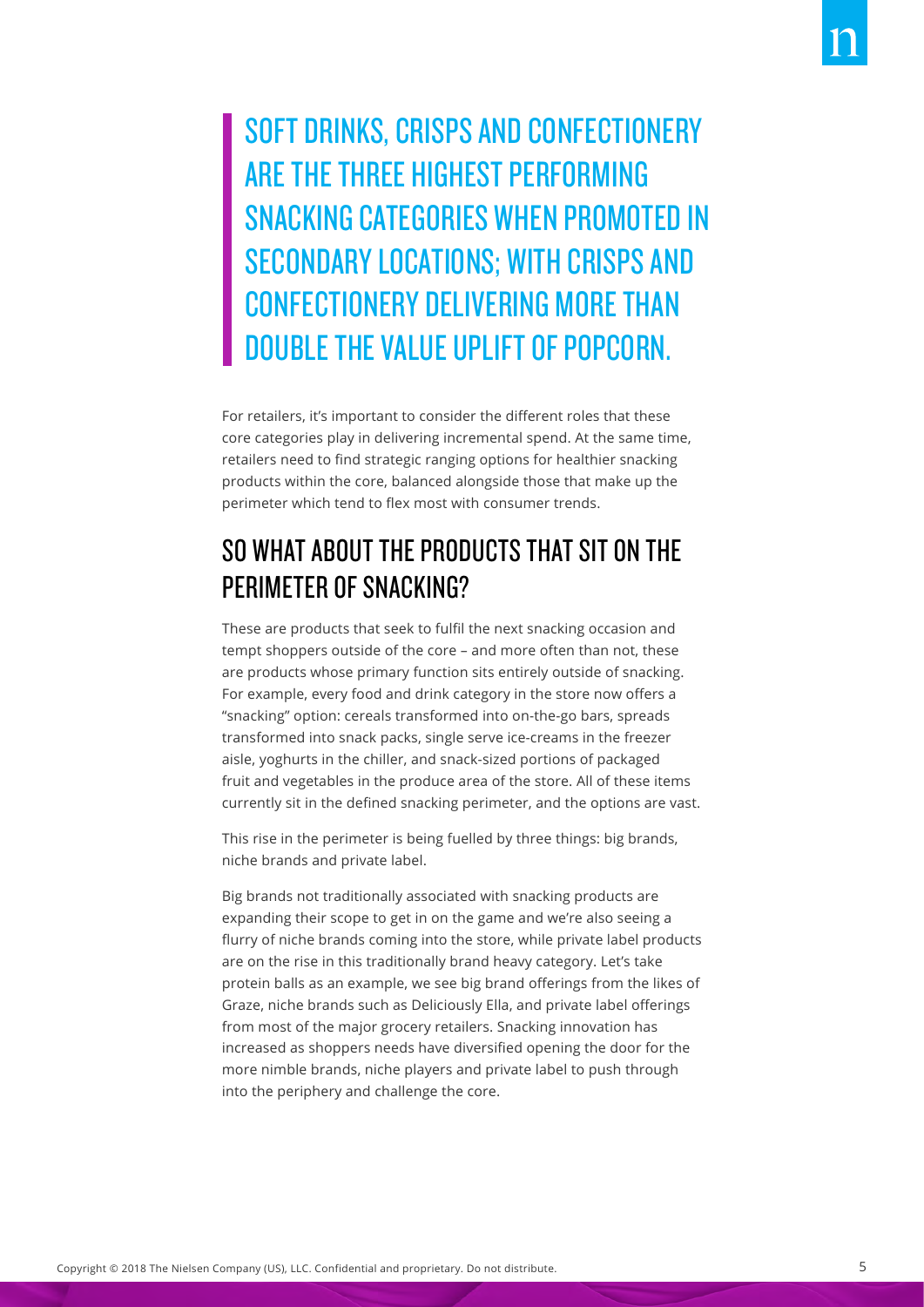# OUTLIER OR INSIDER?

So, is the perimeter of snacking a good place to be?

Simply put, yes. This is where the innovation sits and it's also where the evolution of the category will come from. The perimeter will ultimately shape the future core of the snacking category, and that's why it's important to know what role your brand will play in shaping this evolution.

If your products sit in the perimeter, you have the opportunity to move into the core by becoming synonymous with the snacking mission, either in scale or by being lifted in by a strong consumer trend.

A great example of this is cereal bars. This is a category that would have been well entrenched in the perimeter of snacking five years ago. A push of manufacturer innovation into the breakfast occasion, coupled with the rise of the consumer trend for "energy" snacks fulfilled by oats and nuts, has opened the door and cereal bars moved firmly into the core. We see this same path for protein products, with the next products to move through into the core being natural and free from.

To make the move, brands must continuously look outside of the store to the wider food and drinks market to spot trends early, and promote continuous development of more experiential, convenient and innovative propositions.

This means that if your products sit at the core, your competition is not only coming from the adjacent core categories, but also from the categories in the perimeter.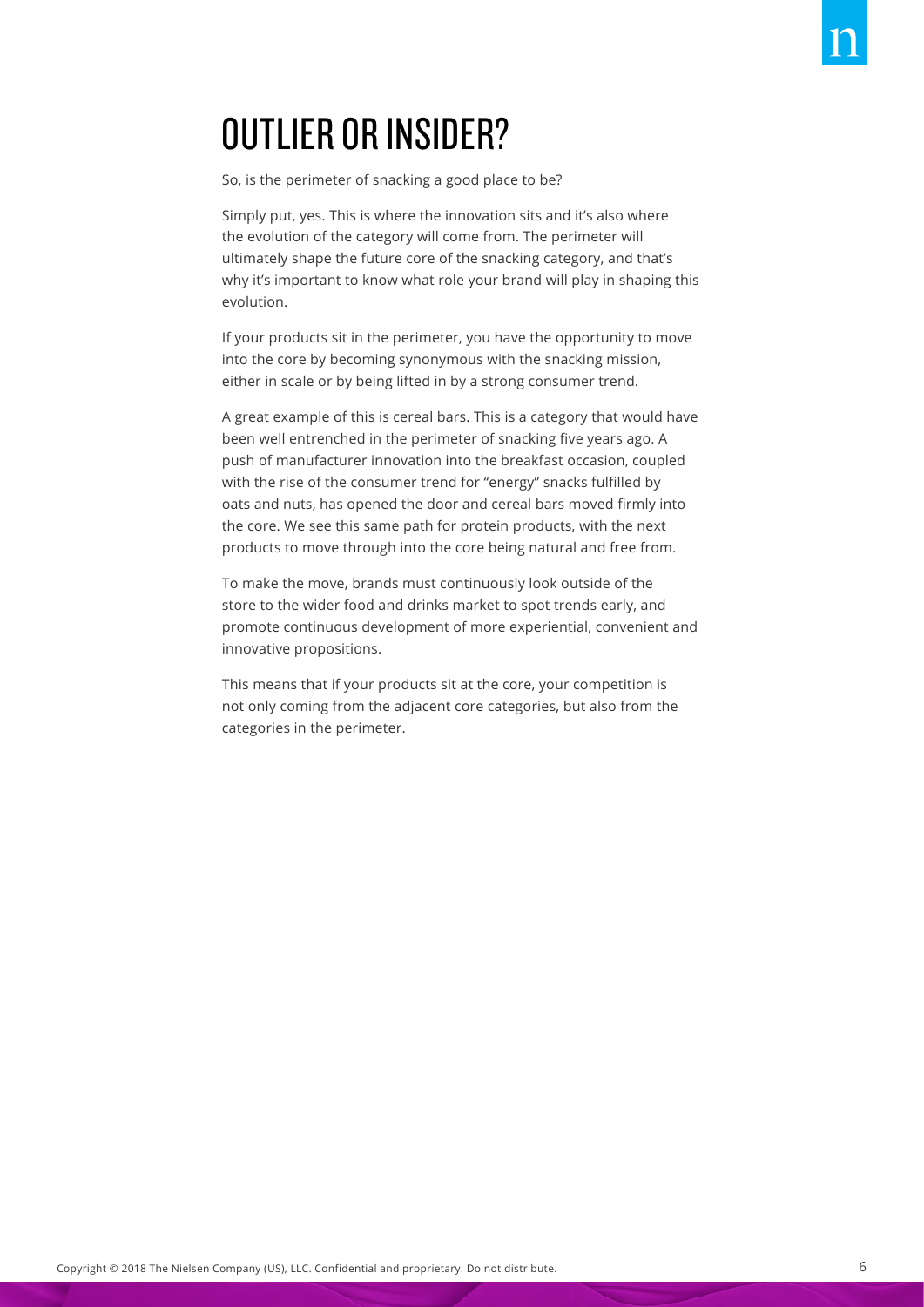# KICKING THE SUGAR HABIT: NEW AGE HEALTH

Attitudes to health vary across the globe and within individual households. Over the last year, much of the focus has centred on sugar consumption and the wider drive towards health and wellbeing. 45% of U.K. shoppers make a real point of buying healthy options when doing their grocery shop, and 39% of U.K. shoppers are looking for snacks that contain less sugar. As a result, both manufacturers and retailers are keen to provide healthier snacking choices alongside the traditional core snacking products to demonstrate positive social responsibility and to drive basket spend.

## SHOPPERS SEEK HEALTHY SNACKS HEALTH TRENDS ARE EVIDENT IN SNACKING WITH SUGAR, FAT AND PORTION SIZES AMONG TOP CONCERNS



Source: Nielsen healthy snacking hot topic 2017-Q. Which of the following statements do you agree with when it comes to how you snack between meals?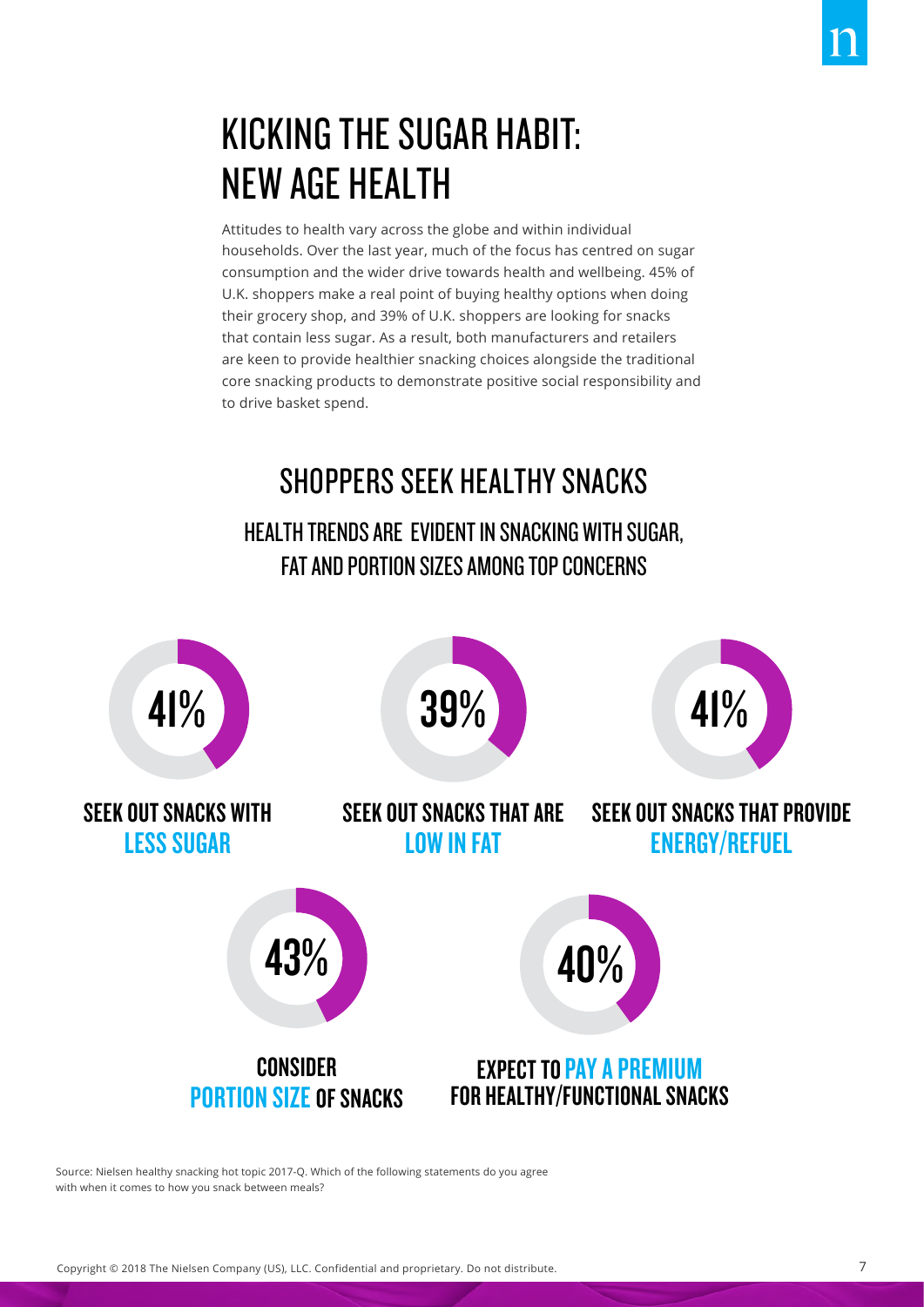In the case of soft drinks, our research shows that millennials claim to be more likely to change their purchasing behaviour as a result of the introduction of the tax, and reduce the amount of sugary drinks they consume (29%) compared to just 16% of over 55 year olds.

## WHILE THE MAJORITY AGREE WITH THE SUGAR TAX, SOME DON'T FEEL IT GOES FAR ENOUGH

ATTITUDES I SUGAR TAX



Source: Nielsen Sugar Tax Quick survey 2017.

Ref. Q4. Which of the following best describes your attitude to the sugar tax? Base: n=539

So what levers can brands pull in order to adapt and maintain position in the core or challenge from the perimeter when it comes to health trends?



#### CHANGE THE RECIPE

No-added-sugar variants are flooding the market, following in the footsteps of the low-salt and low-fat products. The challenge is maintaining the nurtured taste and flavour of the product without compromising the quality in the eyes of the consumer.

Providing an alternative recipe which is not too artificial is important as research shows that consumers are not only conscious of the health attributes of their snacks, but are also seeking natural and minimally processed foods. In our global snacking survey we found that over a quarter of shoppers were looking for snacks with natural flavours and colourings. This trend is only set to grow, so creating a recipe based around natural components will set the product on the right track into the core.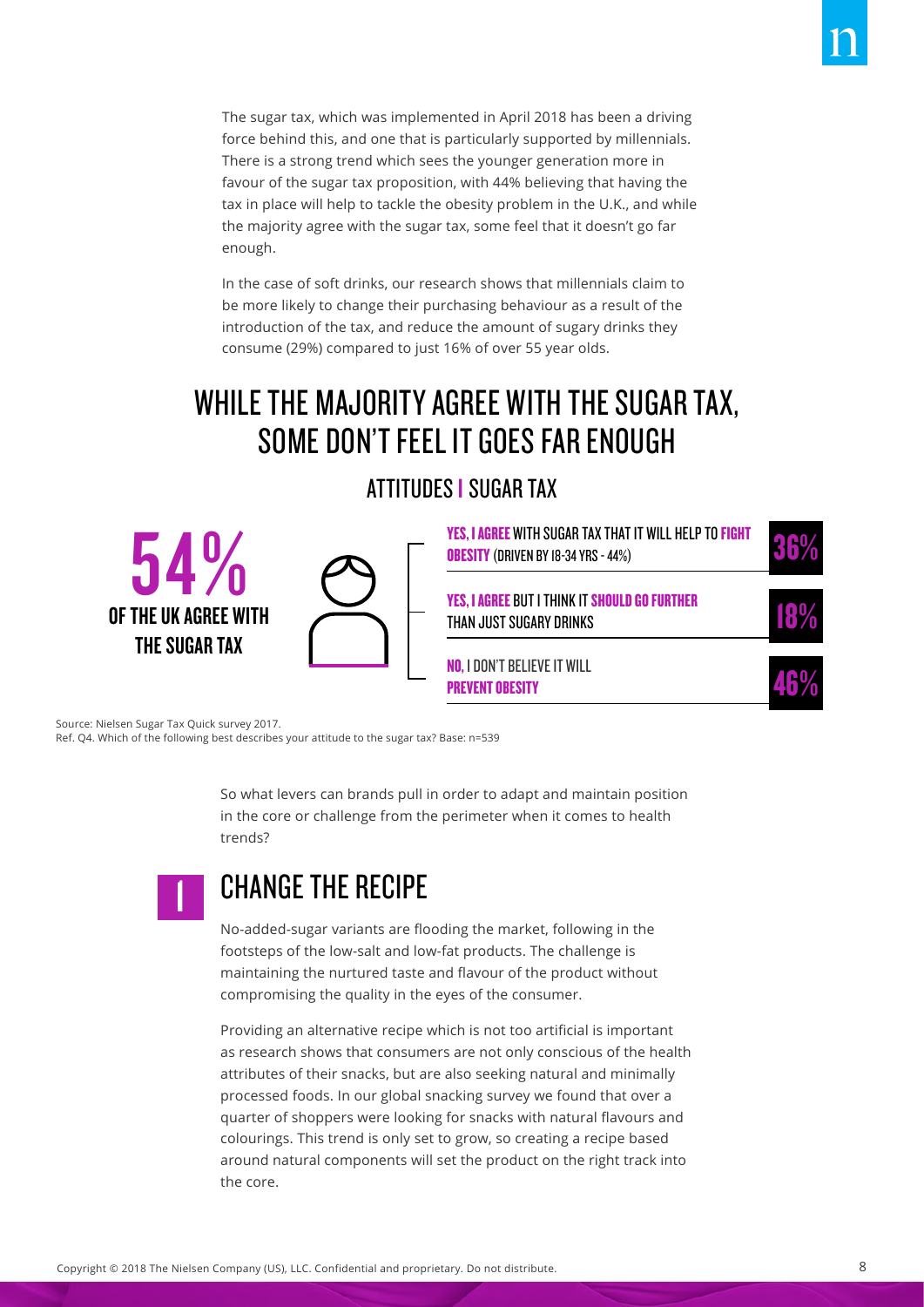## 'SHRINKFLATION' IS MORE ACCEPTED BY YOUNGER SHOPPERS



Source: Nielsen Sugar Tax Quick survey 2017.

Q7. Some product manufacturers have reduced certain pack sizes to ensure they stay below a certain number of calories. For example, single portion serving sizes being reduced to 100ml instead of 150ml to keep the product calories to below a certain amount. How do you feel about such changes? Base: 18-34yrs n=161, 35-54yrs n=189, 55yrs+ n=182

2

## REDUCE PRODUCT SIZE OR PORTION

This is an option for many manufacturers to help manage sugar content in products. The Nielsen Sugar Tax survey shows that the U.K. is largely accepting (65%) of this practise, particularly younger shoppers (74%). However, it is imperative not to fall into the "shrinkflation hole", as two thirds of these willing shoppers are averse to paying a premium for a smaller pack. Therefore, managing the right portion size for the occasion, and balancing the price with clarity to ensure you are meeting perceived value is critical for success.



#### EMBRACE THE OCCASION

Despite the noise around health, shoppers still spend in their droves on sugary, salty, fatty treats to consume on their own and share with others, and they consciously balance this within a healthy diet. By embracing the occasion, brands can deliver a proposition that ensures treat and functional snacking products that serve multiple needs and will help protect the core snacking categories of today into the future.

Occasions such as a night in with friends and family, or a celebration, a treat after a hard day at work, or even the boost needed after a workout at the gym - these are all unique opportunities for snacking products to fulfil. The challenge is to optimise your product for these occasions through advertising, packaging and targeted formats such as individual snack packs or sharing bags that support the specific occasion.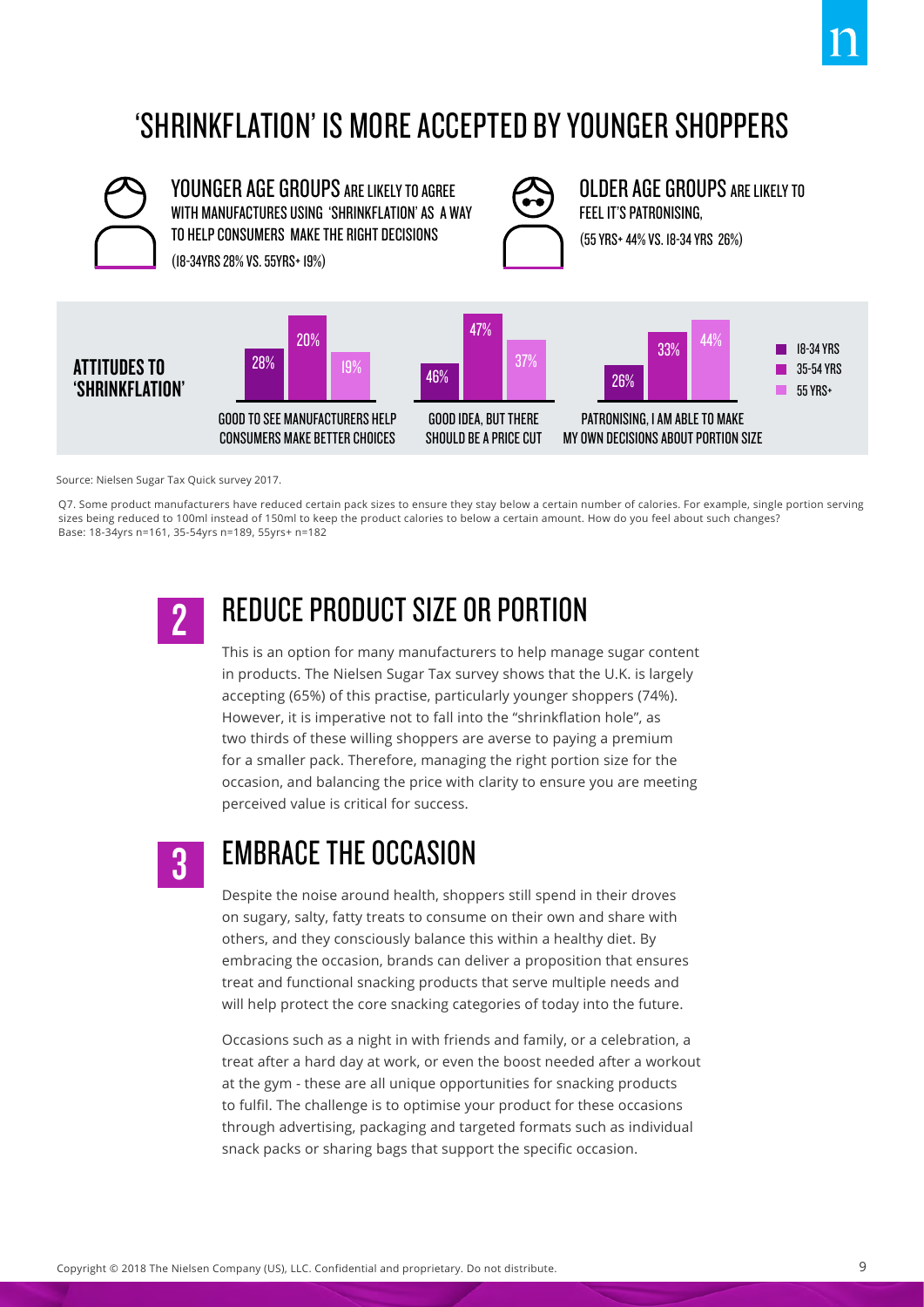# TRADING UP: MAKE MINE PREMIUM

There are lots of different ways that shoppers identify a product to be premium, including cost, packaging and even the brand name. But, the key to driving a premium perception is the use of high-quality ingredients. 54% of shoppers agree that a product made with high quality materials or ingredients is a key determinant of premiumisation, over superior function or performance (46%), style or design (38%), and finally price (31%).

# PREMIUM PERCEPTIONS ARE ABOUT MORE THAN PRICE PERCENTAGE WHO SAY ATTRITUBE IS WHAT MAKES A PRODUCT "PREMIUM"



Source: The Nielsen Global Premiumization Survey, Q1 2016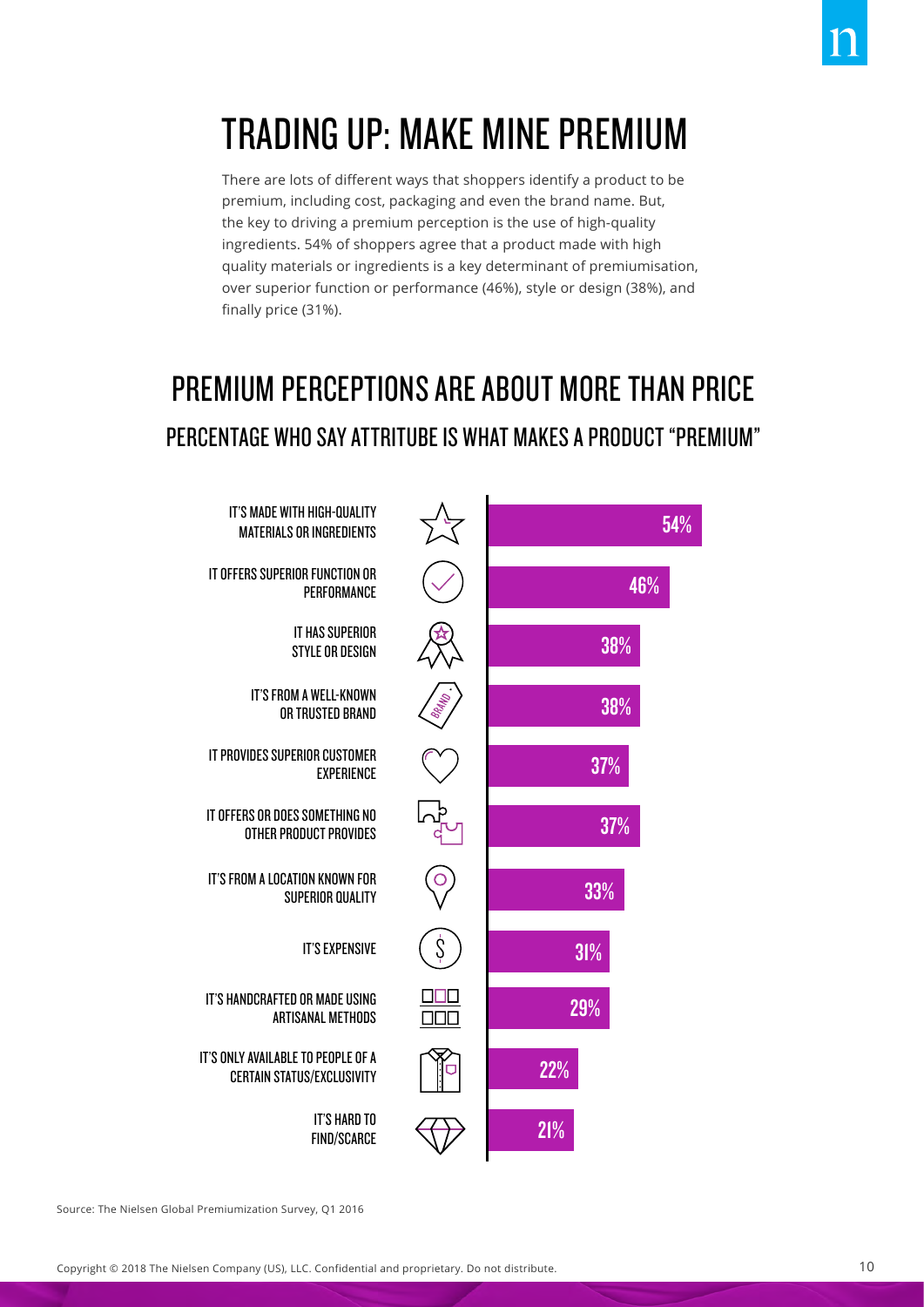

The core has seen a wealth of premium products introduced in a bid to drive value and excitement back into the category.

Private label in particular has used innovation to establish their position in the brand-heavy snacking core. Whether in chocolate, biscuits or crisps, we have seen a strong footprint of premium private label snacks at fixtures. Aiming for the premium end of the category enables them to close the quality gap perception traditionally linked to private label.

Big brands set the benchmark and tone for the category but the challenge is carving out a clear role in a category where private label is sitting (and growing) in the premium end of the category, to effectively manage the perception of value in the eyes of the shopper.

This makes the role of innovation critical to maintaining share - and it means moving beyond a flavour extension or a pack format change. For smaller, more nimble brands there is an opportunity to follow in the footsteps of private label to the premium end of the category, pushing into the top of the category and together moulding a new tier.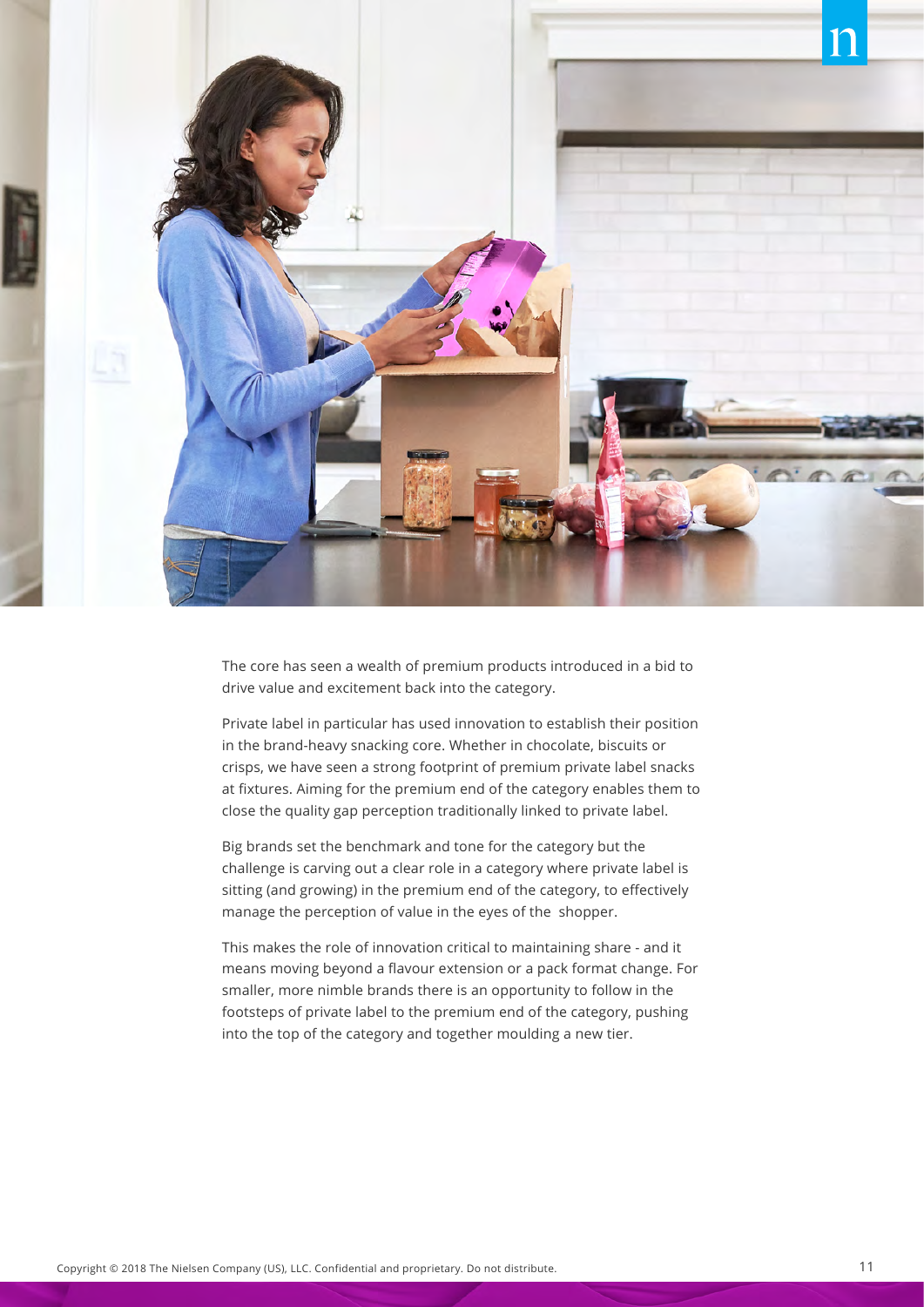# THE TASTEMAKERS: CHANGING SHOPPER LIFESTYLES

Changes in taste and lifestyle are heavily influencing how we shop for and consume food and drink today. Ultimately, our tastes as a nation are diversifying thanks in part to easy access to global travel and the expansion of our networks and spheres, particularly through social and digital media.

This is especially true of the younger generations as they seek new, differentiated and experiential meals and snacks with broader flavours, textures and ingredients. They are also more likely to seek products sourced sustainably and organically, and are more conscious about packaging and waste. All of this also impacts the choices they make when it comes to snacking, particularly the more considered and planned choices.

Arguably, our changing lifestyles play an even bigger role. When, where and how we shop for snacks is impacting the shopper path to purchase in the following ways:

**Time poor shoppers** means snack choices are often decided based on convenient formats and packaging. Having the right format and packaging that makes consumption easy while avoiding excess waste will resonate with shoppers and move the decision away from just price.

**The rise of online shopping** means shoppers are more able to buy snacks in bulk, and plan their snack consumption in advance. This opens up the opportunity for shoppers to buy directly from the manufacturer, cutting out the middleman and the physical store. Offering a consistent brand experience across all channels will drive brand penetration.

**The millennial snacker** is more likely to consume with family and friends, and operate in a more social and experiential environment. Brands and products that communicate with these shoppers with an element of personalisation or theatrical promotions will attract them and drive spend.

**Shoppers are more informed than ever** about the products they buy and the manufacturers who make them. Being clear and consistent with brand communication and talking to shoppers across digital and traditional platforms will win a space in their basket.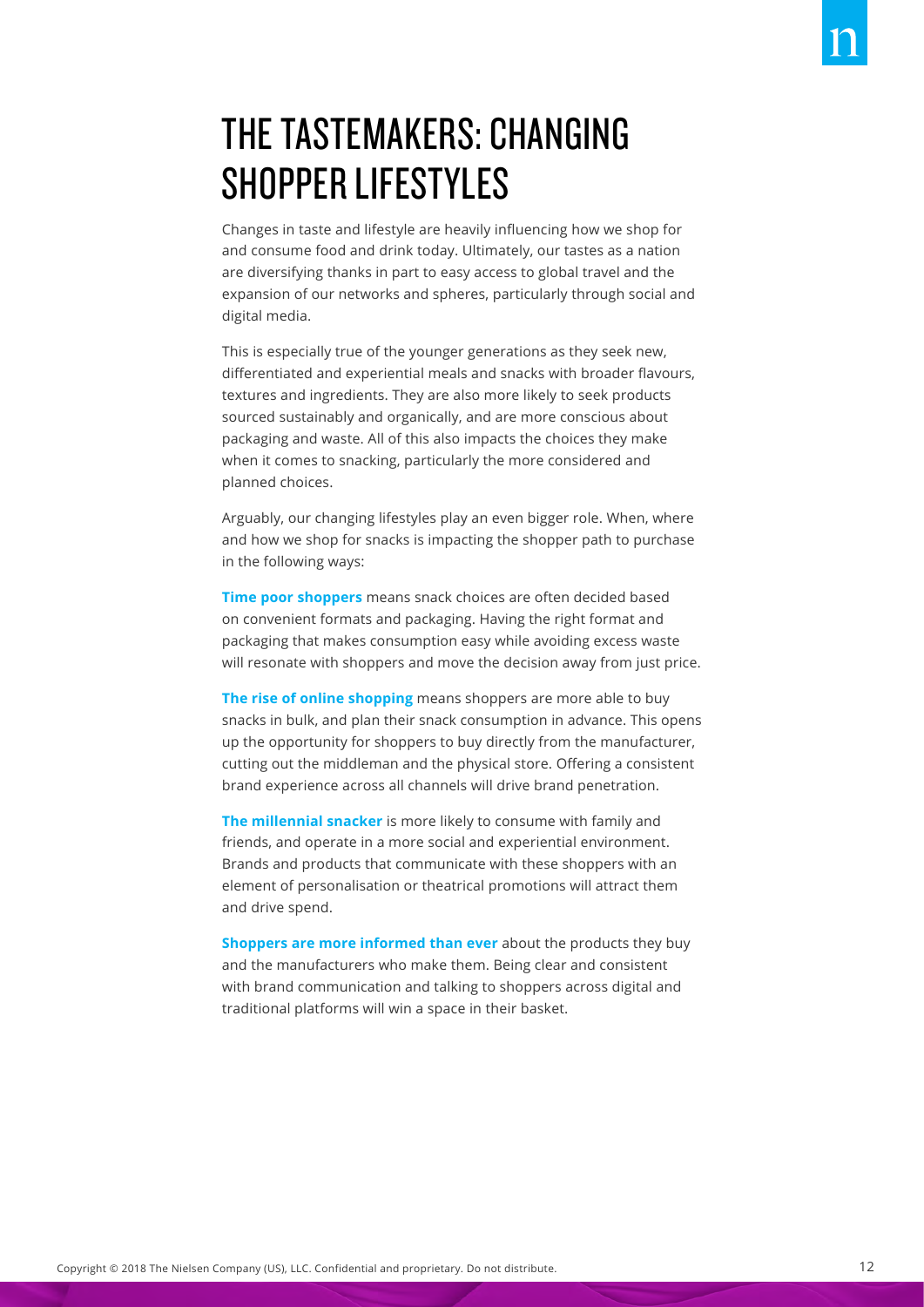Our lifestyles today mean that all of the digital touchpoints along our shopper journey make it harder for brands to cut through. The traditional snacking path to purchase has changed - where once it was about getting the shopper into the store and in front of the shelf - more and more of the decision making today is taking place outside of the store, before the shopper even reaches the shelf.

As the snacking category grows in scale, dissecting it into the core and perimeter will enable us to evaluate the role of the categories which collectively make up snacking as a whole. As we have explored, the core is made up of the traditional categories associated with snacking; giants in the context of the store. However, the perimeter is made up of challenger categories, who all want to benefit from the scale and basket driving forces of the core. Being able to make this transition involves understanding what consumer trends are at play, and which ones will enable your products to reach scale in the core.

The challenge for brands is in being able to reach their shopper and disrupt their path to purchase to drive conversion. This all comes back to understanding the shopper; **how well do you know your snacking shopper?**

**Want to find out whether your products are set to disrupt the perimeter or challenge the core? Get in touch with Joanna Parman, Sales Effectiveness Business Partner at joanna.parman@nielsen.com**